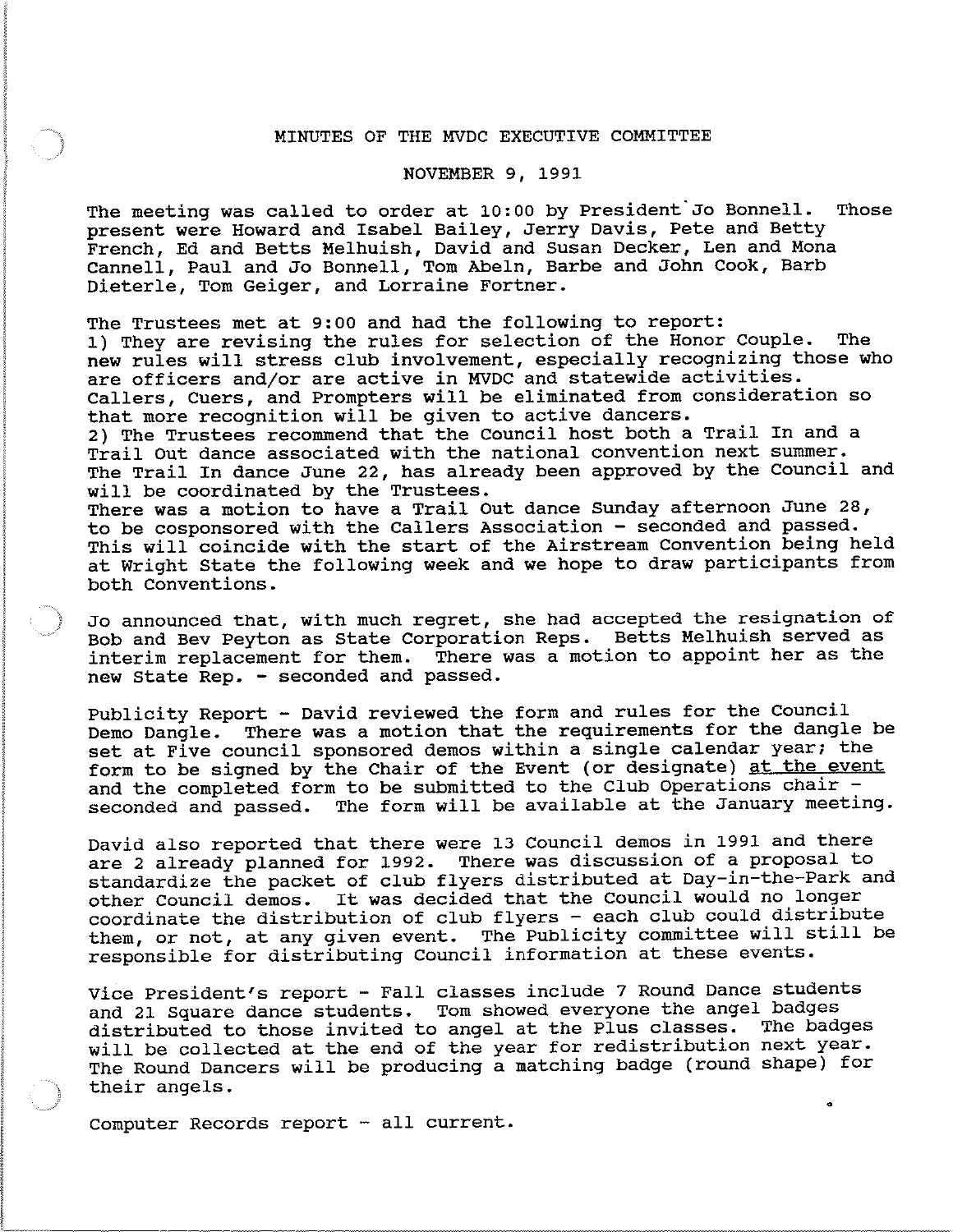Club Ops. Report - Honor Couple forms will be distributed this month.

Treasurer's Report - Pete reported a net change this period of a \$1450 loss - largely due to the expenses for the Honor Dinner and lesson<br>classes. We made approximately \$10,000 profit on the convention. This classes. We made approximately \$10,000 profit on the convention. will be allocated to Council income as \$2600 for each of the next 4 years (until the next convention). This is less than the income we allocated in recent years. In addition, income from lesson classes is down. However, certain expenses keep increasing (e.g. printing). There was discussion about how this budgetary short-fall should be resolved. The discussion was tabled for the new Executive Committee.

Insurance forms will be distributed this month and are due back at the January meeting; payment will be due in March.

Betty French reported that the revised Constitution and By-Laws would be distributed this month. The new schedule cards will also be available.

Community Relations - MVDC donated another 300 pounds of food to the Resource Bank - mostly baby food. The Ambassadors have a busy schedule lined-up, but are available for more - contact Mona. Mona is also still collecting videos of various club activities.

Len reported that the mini-Legacy was very successful -  $5$  MVDC couples attended. Next year's mini-legacy will be october 2-4. The message there was that individual dancers are not getting the word about local and state activities.

Membership - no report.

state Corp. report - The Ohio DMV has rejected the proposal for a square dance license plate. There will be a festival in Lima the first weekend in May, which will include the state Corp. meeting, recognition of honor couples, and dancing. Cleveland bid to host the 1999 state convention.

We need a chair for the 1995 state convention. Planning needs to begin in January. Contact Jo if you know of anyone who would be interested.

There are 4 people willing to run for Trustee but no slate for the other offices. After much discussion, the Executive Committee recommends that the Council be asked to suspend the Constitution and delay the election until the January meeting. Tom Abeln, Nadine Zerkel, and Deborah Dirkston will serve as nominating committee. Although this committee has now been formed, they have not had time to function.

We agreed the Council should participate in the Showcase of Ideas at the 1992 National Convention.

The Trustees agreed to develop a policy for filling vacancies in the schedule for the Pavilion. There may be an opening soon, so a procedure will be written to ensure fair allocation of a departing club's time.

The meeting was adjourned at 12:15.

Respectfully submitted,

Liniary Jutin